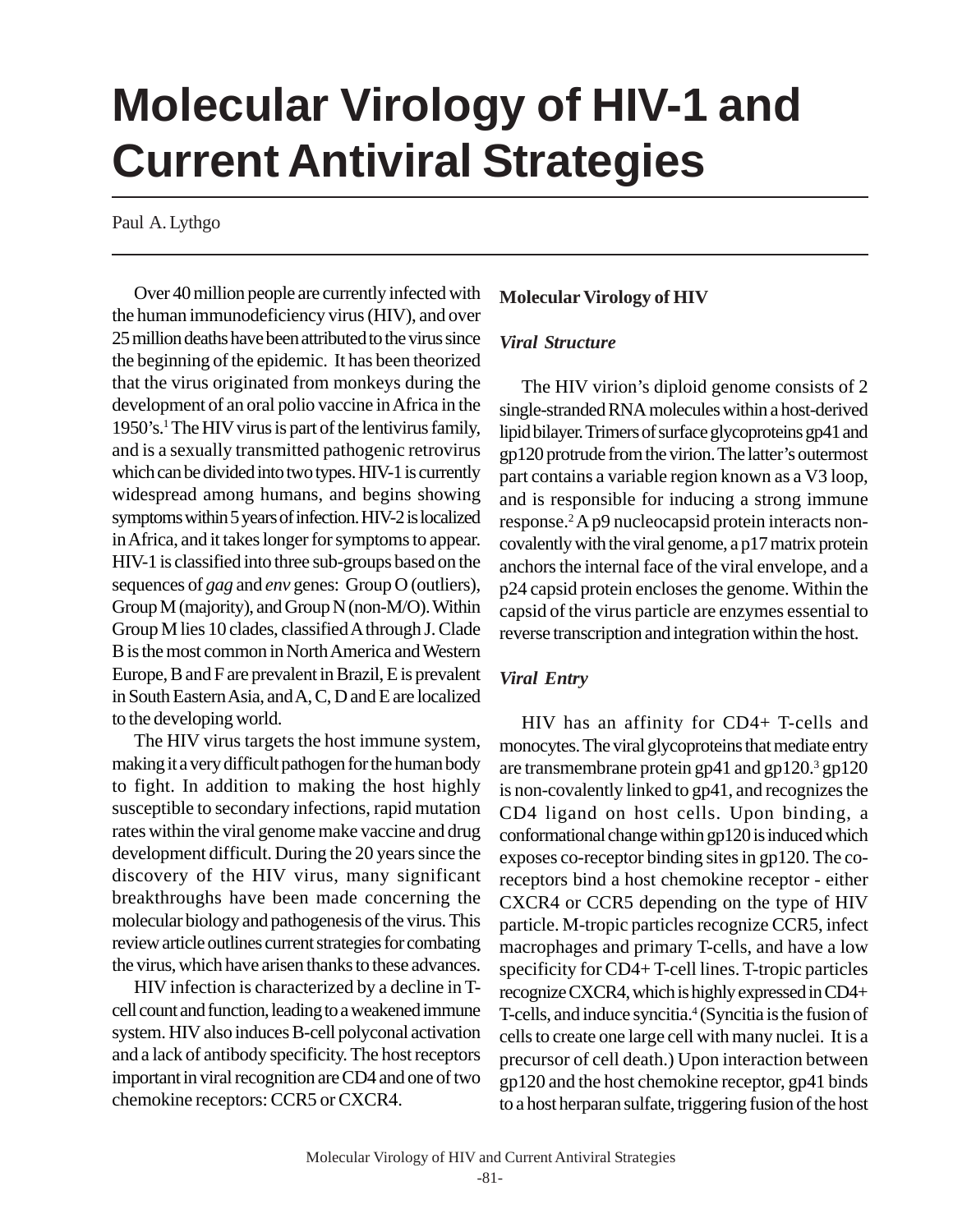

**Figure 1**. The general structure of the HIV virus

and viral membranes, and the entry of the capsid into the cytoplasm. 5

# *Life Cycle*

The viral lipid envelope is left behind in the host's lipid bilayer, and the viral capsid is released into the cell. Immediately after entry, viral reverse transcriptase (RTase) transcribes the viral genome into cDNA, using a cellular lysine tRNA molecule as a primer<sup>4</sup>. RTase has a very high error rate (as high as one mismatched base pair per  $1.5 \times 10^3$  bases). In spite of having a 5' cap and a poly A tail, the viral RNA does not serve as mRNA. The RTase's nuclease activity degrades the viral RNA template, and the cDNA travels to the nucleus. Nuclear entry is mediated by *Vpr* and *Vif* accessory proteins, as well as by nuclear localization signals within the *Vpr* and p17 matrix sequences. Viral integrase proteins insert the viral genome into the host's chromosomal DNA, and it has been proposed that distortion characteristics in the DNA (for example bound proteins) influence where the viral cDNA is inserted.7

The HIV RNA genome contains 9 open reading frames and is about 9 kilobases in length. After integration, cellular factors mediate transcription of viral

transcription factors located on the *pol* or *env* genes. A protein called *Tat* increases transcription rate<sup>5</sup>. Upon transcription of the *env* gene, *Rev* (a regulatory protein) binds a specific region on both spliced RNA (used for structural components) and un-spliced RNA (used for genome packaging) and mediates *env*'s export from the nucleus.

Viral structural components are located on the *gag* gene, and are initially transcribed and translated (in the cytoplasm) into a pr55 pre-protein, which is cleaved upon maturation of the virus. A *gag*-*pol* derived preprotein, also translated in the cytoplasm, yields the viral protease, integrase, and RTase. Both the *gag* and *gagpol* genes contain 2 different reading frames which are differentially expressed, favoring transcription of structural products over enzymatic ones.<sup>9</sup> The mRNA of the *env* gene, which codes for viral surface glycoproteins, is translated in the ER to yield a gp160 pre-protein. This precursor travels to the cell membrane where it remains in a non-covalent trimer. During virion formation, the gp160 polyprotein is cleaved into gp120 and gp41, and also yields 3 regulatory proteins. *Vpr* aids in the transport of cDNA into the nucleus, *Vpu* aids in virion assembly, and *Vif* is important in maintaining infection efficiency.<sup>10</sup>

## *Immunological Response*

Infection by HIV is characterized by several effects on the host immune system. B cells decline in number and function $12$ , and, because of the toxicity of HIV antigens, cytokine regulation is distorted causing a decrease in CD4+ T-cells. 13

There is a distinct interplay between HIV and the immune defenses. Typical non-progressors (those who have been infected with HIV but do not show symptoms) display several responses that are different than those of progressors. Non-progressors show more  $T_H$ 1-type cytokines like IL-2 and IFN- $\tilde{a}$ , and an elevated response by CD4+ T-cells and cytotoxic CD8+ T-cells towards HIV is observed. Additionally, there is an increased synthesis of â-chemokines. The HIV virus counters these defenses by varying antigenic sites $14$ , (preventing an effective immune response and overwhelming the immune system) and by reducing MHC on the surface of cells, and reducing the number of CD8+ T-cells. 15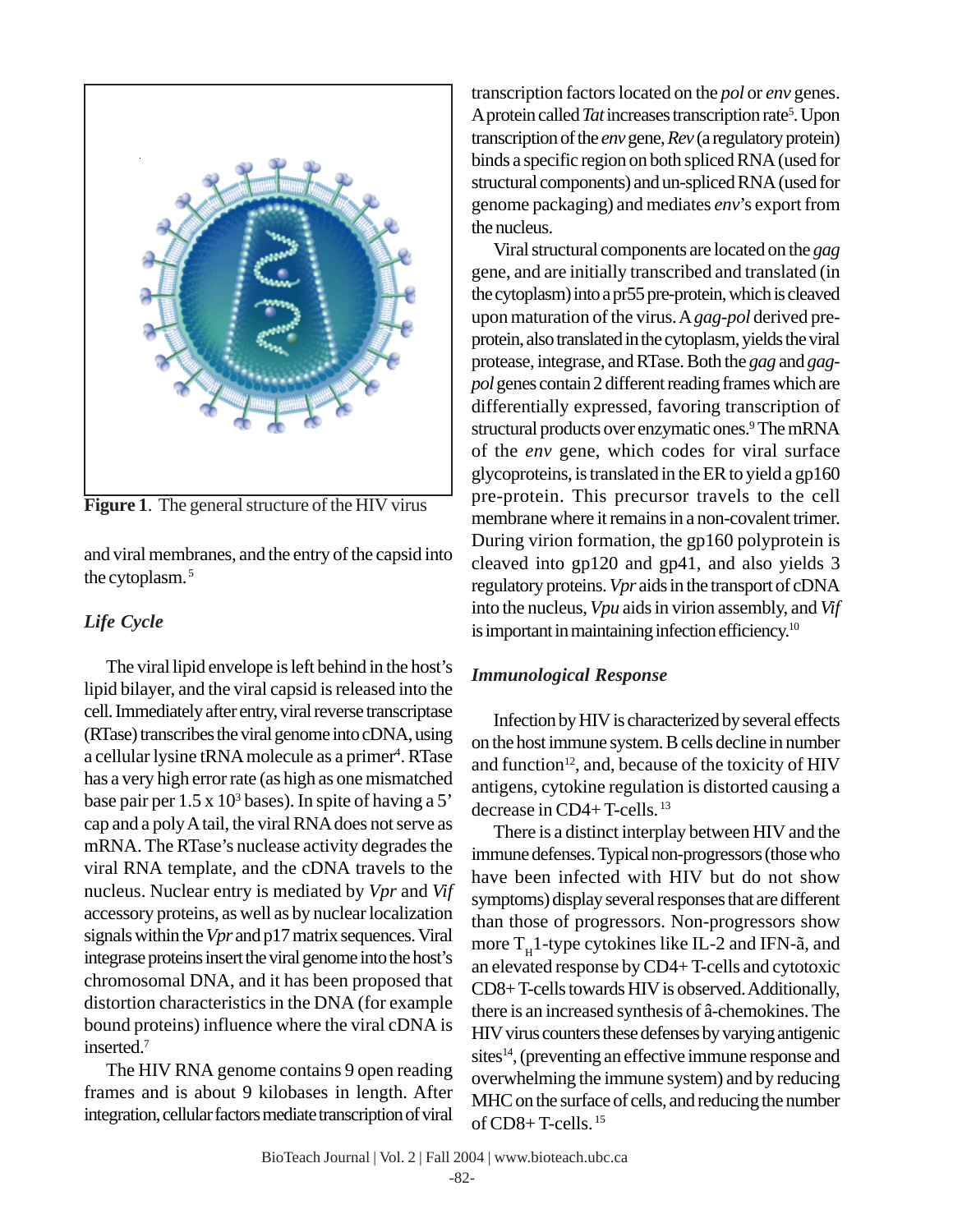

**Figure 2**. The life cycle of HIV and its mechanism of infection.

# **Current Antiviral Strategies**

Many methods of combating the HIV virus have been investigated over the last two decades. Most of these strategies involve inhibiting normal viral functions. Ideally, drugs that are developed will provide effective resistance for as long as possible, be safe with minimal side effects, and be chemically stable and inexpensive. The following techniques are examples of newer methods for combating HIV, and are currently entering or undergoing clinical trials.

# *Antiretroviral Drugs*

Inhibiting viral replication gives the host immune system a chance to recover from infection. This is the idea behind antiretroviral drugs. Although they inhibit a crucial step in viral replication, these drugs do not address latent viral reservoirs and are therefore only a temporary solution. The efficacy of these drugs increases when used in tandem with similar drugs, the

dosage required of each drug is lowered, and the side effects are minimized. Drug resistance is also minimalized because only a small amount of each drug is used.

There are two main categories of antiretroviral drugs currently under investigation. The first type, nucleoside inhibitors, inhibits RTase by binding the enzyme's active site and adding to the growing DNA chain. As a result, normal 5' to 3' synthesis halts.

The second category of antiretroviral drugs are the non-nucleoside inhibitors. These drugs bind RTase at a site that is distal from the active site, inducing a detrimental conformational change within the enzyme. These drugs show high antiviral activity and low toxicity *in vitro*, but are too highly specific. Single mutations have been shown to reduce or eliminate efficiency. For this reason, drugs of this type are usually administered alongside other drugs.16

In addition to RTase inhibitors, other enzymes such as protease have been identified as potential drug targets. Drugs which block the protease substrate site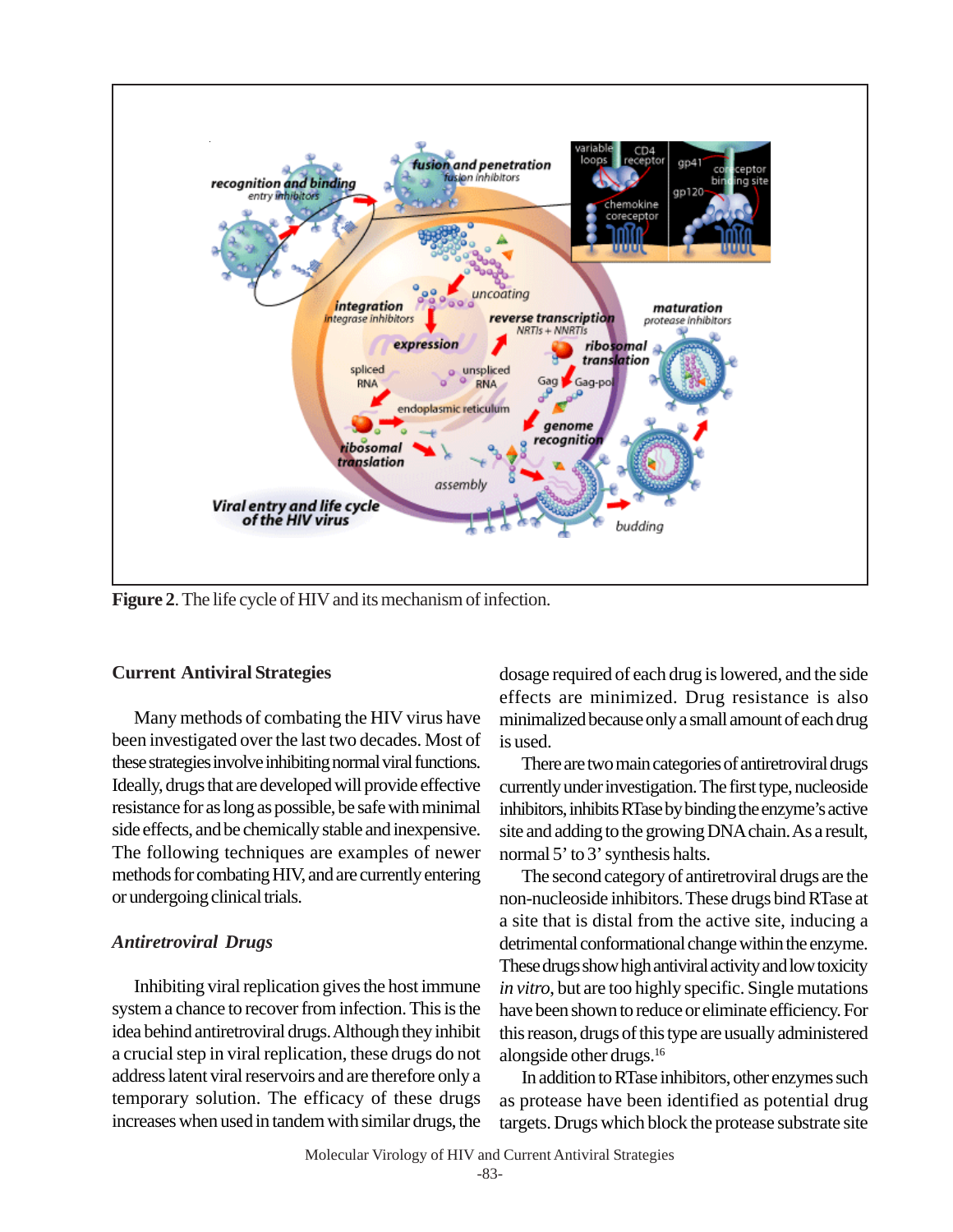| <b>DRUG</b>                                     | <b>TOXICITY</b>                                                  |
|-------------------------------------------------|------------------------------------------------------------------|
| nucleoside reverse transcriptase inhibitors     |                                                                  |
| Class associated                                | Lactic acidosis                                                  |
|                                                 | Hepatic steatosis                                                |
|                                                 | Lipodystrophy (fat wasting)                                      |
| Drug specific:                                  |                                                                  |
| Zidovudine                                      | bone marrow suppression,<br>nausea, myopathy                     |
| Stavudine                                       | peripheral neuropathy, hepatits                                  |
| Didanosine                                      | pancreatitis, dry mouth                                          |
| Zalcitabine                                     | peripheral neurophathy, mouth<br>ulcers                          |
| Lamivudine                                      | Few side effects                                                 |
| Abacavir                                        | Hypersensitivity reaction                                        |
| non-nucleoside reverse transcriptase inhibitors |                                                                  |
| Nevirapine                                      | rash, hepatitis, Steven-Johnson<br>syndrome                      |
| Efavirenz                                       | rash, dysphoria, mood changes,<br>vivid dreams                   |
| protease inhibitors                             |                                                                  |
| Class specific                                  | Lipodystrophy, hyperlipidaemia,<br><b>Didbetes Mellitus</b>      |
| Drug specific:                                  |                                                                  |
| Nelfinavir                                      | Diarrhoea, rash                                                  |
| Saquinavir                                      | Few side effects                                                 |
| Indinavir                                       | hyperbilirubinaemia, nail changes,<br>nephrolithiasis, dry nails |
| Ritonavir                                       | perioral dysathesia, flushing,<br>hepatitis, diarrhoea, nausea   |
| Amprenavir                                      | rash, nausea, diarrhoea                                          |
| Lopinavir                                       | diarrhoea                                                        |
| Table 1. Side effects of various HIV drugs.     |                                                                  |

prevent the cleavage of gp160 at the cell surface, preventing virion maturation.

Currently, patients infected with HIV-1 undergo a treatment called Highly Active AntiRetroviral Therapy (HAART). Patients are administered cocktails containing combinations of drugs that inhibit RTase (such as Nevirmpine and Efavirez) or viral protease (Sequinavir, Ritoavir, Indinavir, Nelfinavir, Amprenavir, and Lopinavir).

HAART has reduced HIV-related illness and mortality between 1994 and 1998. 17

# **Inhibition of Fusion**

Preventing HIV from accessing its host has been a major focus in drug development. Although, in theory, any of the proteins mediating viral fusion could be potential drug targets, viral glycoprotein gp41 has recently proven a worthy target *in-vivo*. A synthetic peptide named T-20 targets two consensus motifs in gp41 which occur commonly in hydrophobic alphahelices. The sequences targeted by T-20 have been shown to be flexible and important in mediating movement of gp41 upon binding of gp120 to the host chemokine receptor. As a result, fusion between the viral and host membranes cannot occur, preventing viral entry in the cell. *In-vivo* studies in humans saw a reduced viral-load in all participants, even those that had undergone HAART. Side effects were minimal, and because the sequence targeted by T-20 is highly conserved, mutations are not likely to negate the drug's effects.

Other efforts to inhibit fusion have included soluble chemokine receptor ligands, which cause receptor internalization, thereby preventing gp120 from binding.<sup>18</sup>

# *Integrase Inhibition*

Drugs aimed at viral integrase can either act on viral DNA by preventing its association with the enzyme, or they can act directly on the enzyme itself. A naturally occurring product of *Actinoplanes sp.,* termed Integramycin, has been shown to prevent the transfer of viral cDNA into the host genome.19 Another small, recently synthesized 12-mer called EBR28 has been found to interact with the catalytic core of integrase, preventing 3' processing and strand transfer into the host genome *in-vitro*. EBR28 targets a highly conserved domain, making drug-resistance unlikely. The lack of integrase homologues in humans suggests that integrase inhibitors are non-toxic to humans.<sup>20</sup>

# *Accessory Proteins*

Viral accessory proteins play numerous critical roles in the HIV life cycle. Strategies to combat the virus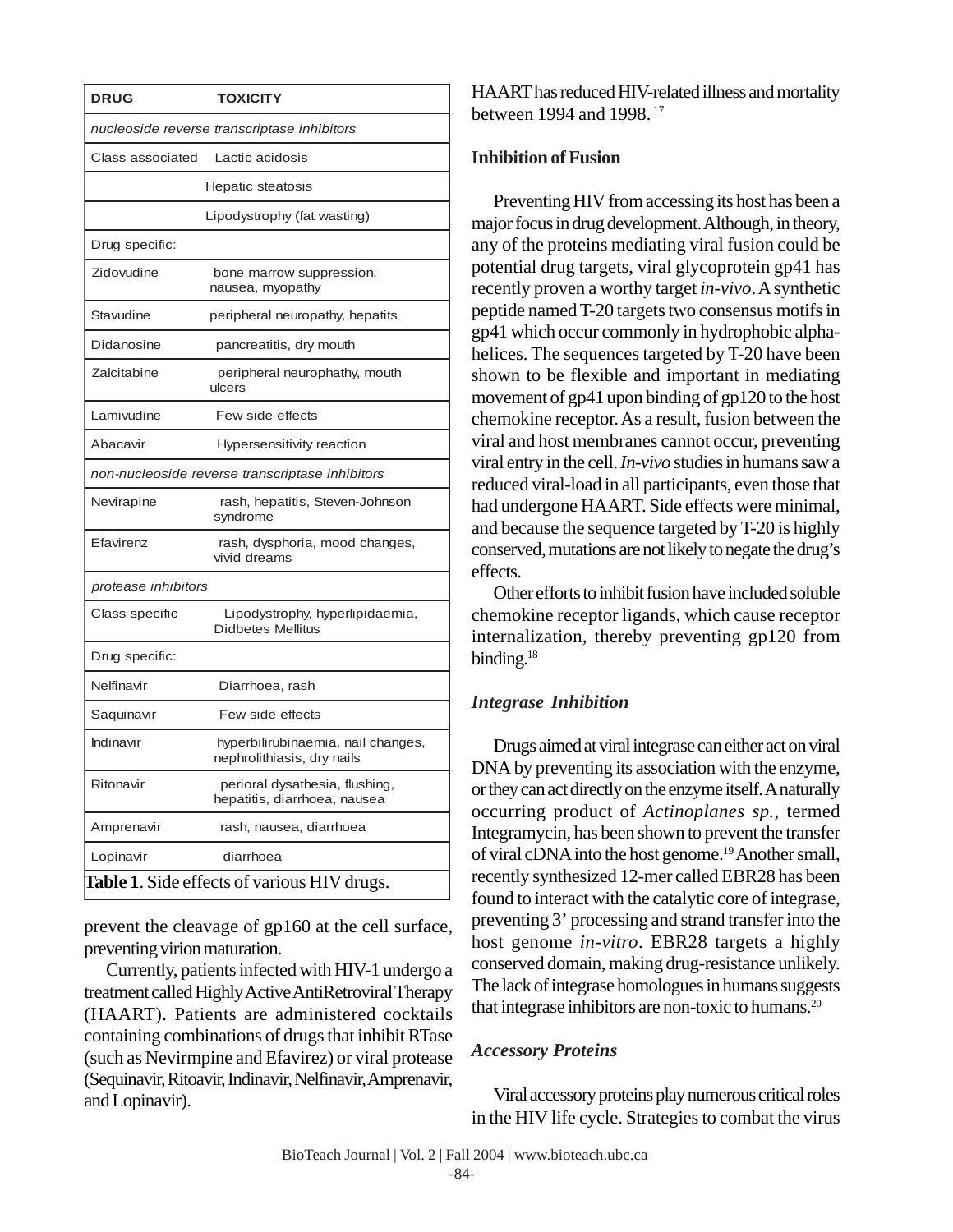from this standpoint are currently under development. One method of targeting accessory proteins involves the use of lentivirus vectors, which can be packed with plasmids. One such use of transducing vectors includes the murine retrovirus vector, which can carry defective transdominant-negative *Rev* (*TdRev*) genes. *TdRev* inhibits nuclear export of *Rev* by forming useless multimers. *Rev* serves to export un-spliced mRNA from the nucleus. Blocking this function causes the accumulation of transcription products within the nucleus, preventing viral assembly.21

In addition to using vectors, synthetic analogues of a 99 amino acid N-terminal stretch of *Vif* have been shown to bind HIV-1 protease *in-vitro* and prevent viral replication. *Vif* normally functions to prevent processing of *gag* and *gag*-*pol* precursors until viral assembly, so it stands to reason that too much of this protein would prevent protease from ever carrying out its normal function. 22

### *Vaccine Development*

HIV vaccines aim to reduce the spread of HIV and eliminate viral existence in the host. The development of immunostimulatory vaccines has been a priority in the fight against HIV, primarily because of their low cost, simplicity of administration, and low storage requirements. Few HIV vaccines have proven themselves in phase I clinical trials. Many have been proven unsafe and unable to elicit strong CD4+ and CD8+ responses. Only about a third of all vaccines have been shown to elicit strong cytotoxic T-cell responses, albeit with weak neutralizing antibody responses. Many antigens have been tried in vaccine development (Table II), including *env*, gp120, gp160, 120 multimers, V3 peptides, and recombinant envelope proteins. Many vectors have also been investigated for their abilities to deliver the antigens, such as alpha viruses, polioviruses, adenoviruses, herpes viruses, and Venezuelan equine encephalitis viruses to name a few.

Several vaccines are currently going through phase I clinical trials. They take different approaches towards accomplishing the same goal. One method involves a plasmid that encodes *env* and *Rev* genes, and has been shown to elicit strong T-cell response and chemokine secretion in non-HIV volunteers.<sup>25</sup> In addition to

antigen-encoding plasmids, immunostimulatory DNA sequences and cytokine-encoding plasmids can be coadministered.26

## *Innate Immunity*

In the mid-1980's, it was discovered that individuals with a certain CD8 T lymphocyte phenotype secreted a protein called CAF and were highly resistant to the effects of HIV-1 infection. This year, using gene chip technology and antibody tagging techniques, a group discovered that expression of 3 genes, alpha-Defensin-1,-2, and -3 was stimulated during HIV-1 infection. Synthetic preparations of these proteins were shown to inhibit HIV-1 replication *in-vitro*. 27

Sex-workers known to be resistant to the progression of HIV do not produce antibodies specific to HIV. Instead, they have elevated CD8+ T-cell counts, leading researchers to investigate vaccines which stimulate their production. Studies on macaques have shown such strategies to protect against the simian immunodeficiency virus.<sup>28</sup>

### **Conclusion**

Much of the work over the last two decades has elucidated the molecular workings of the HIV virus and the human immunological response to it. In spite of the many antigenic sites targets available for antiviral drugs or vaccines, only a small handful lacks the variability which inevitably leads to drug resistance. Of these, the EBR28 integrase inhibitor and the T-20 fusion inhibitor show the most promise. More information needs to be gathered on issues like genetic factors determining resistance, the role of chemokines, and the role of latent viral reservoirs before a successful vaccine can be developed.

The evidence reported in this review suggests that there is hope that humanity will eventually conquer HIV.

#### **References**

1. Butler, D. Analysis of polio vaccine could end dispute over how AIDS originated. *Nature* **404(9),** (2000).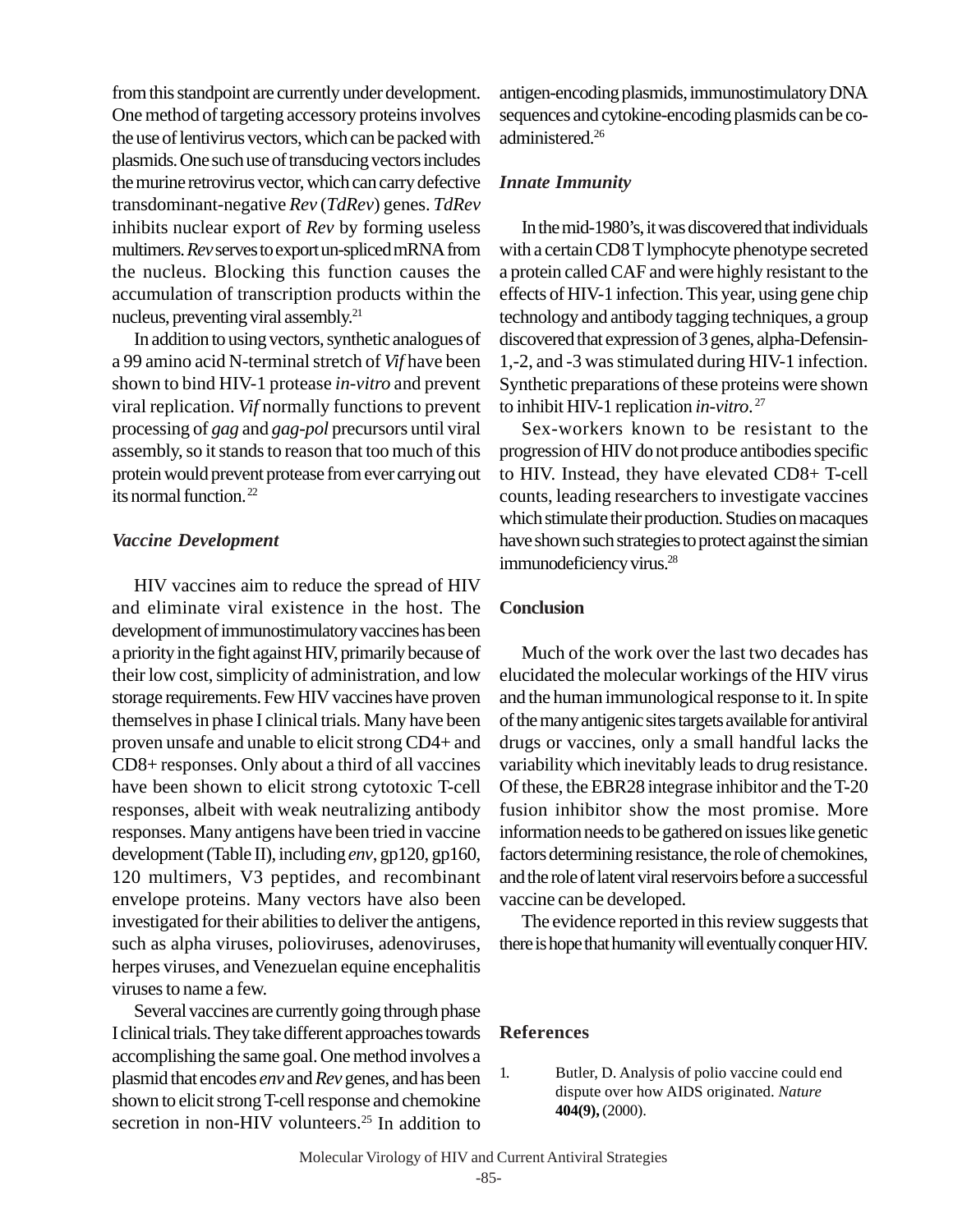- 2. Freed, E.O., Martin, M.A. The role of human immunodeficiency virus type 1 envelope glycoproteins in virus infection. *J. Biol. Chem.* **270**, 23883-6 (1995).
- 3. Clapham, P.R., McKnight, A. HIV-1 receptors and cell tropism. *Br. Med. Bul.* **58**, 43-59 (2001).
- 4. Moore, R.D., Chaisson, R.E. Natural History of HIV infection in the era of combination antiretroviral therapy. *AIDS* **13**, 1933-42 (1999).
- 5. Cladera, J., Martin, I., O'Shea, P. The fusion domain of HIV gp41 interacts specifically with herparan sulfate on the T-lymphocyte surface. *EMBOJ* **20**, 19-26 (2001).
- 6. Cen, S., Khorchid, A., Javanbakht, H., Gabor, J., Stello, T., Shiba, K. Incorporation of lysyltRNA synthetase into human immunodeficiency virus type 1. *J. Virol.* **75**, 5043-8 (2001).
- 7. Garcia, J.A., Gaynor, R.B. Regulatory mechanisms in the control of HIV-1 gene expression. *AIDS* **8(suppl 1)**, S3-S17 (1994).
- 8. Parada, C.A., Roeder, R.G. Enhanced processivity of RNA polymerase II triggered by *Tat*-induced phosphorylation of its carboxylterminal domain. *Nature* **384**, 375-8 (1996).
- 9. Jacks, T., Power, M.D., Masiarz, F.R., Luciw, P.A., Barr, P.J., Varmus, H.E. Characterization of ribosomal frame-shifting in HIV-1 *gag*-*pol* expression. Nature **231**, 280-3 (1988).
- 10. Emerman, M., Malim, M.H. HIV-1 Regulatory/ Accessory Genes: Keys to Unraveling Viral and Host Cell Biology. *Science* **280**, 1880-1884 (1998).
- 11. Schubert, U., Anton, L.C., Bacik, I.A., Cox, J.H., Bour, S., Bernink, J.R. CD4 glycoprotein degradation induced by human immunodeficiency virus type *Vpu* protein requires the function of proteosomes and the ubiquitin-conjugating pathway. *J. Virol*. **72**, 2280-8 (1998).
- 12. Patke, C.L., Shearer, W.T. gp120 and TNFalpha induced modulation of human B-cell function: proliferation, cyclic AMP generation, Ig production, and B-cell receptor expression. *J. Allergy. Clin. Immunol.* **105**, 975-82 (2000).
- 13. Margolick, J.B., Donnenberg, A.D., Chu, C., O'Gorman, M.R., Giorgi, J.V., Munoz, A. Decline in total T-cell lymphocyte count: implications for AIDS pathogenesis. *Clin. Immunol. Immunopathol.* **88**, 256-63 (1998).
- 14. Borrow, P., Lewicki, H., Wei, X., Horwitz, M.S., Pffeifer, N., Meyers, L. Antiviral pressure exerted by HIV1 specific cytotoxic T-lymphocytes (CTLs) during primary infection demonstrated by rapid selection of CTL escape virus. *Nat. Med.* **3**, 205-11 (1997).
- 15. Pantaleo, G., Soudenys, H., Demarest, J.F., Vaccarezza, M., Graziosi, C., Paolucci, S. Evidence for rapid disappearance of initially expanded HIV-specific CD8+ T-cell clones during primary HIV infection. *Proc. Natl. Acad. Sci. USA* **94**, 9448-53 (1997).
- 16. Weller, I.V.D., Williams, I.G. ABC of AIDS: Antiretoviral Drugs. *BMJ* **322**, 1410-1412 (2001).
- 17. Moore, R.D., Chaisson, R.E. Natural History of HIV infection in the era of combination antiretroviral therapy. *AIDS* **13**, 1933-42 (1999).
- 18. Kilby, J.M., Hopkins, S., Venetta, T.M., DiMassimo, B., Cloud, G.A., Lee, J.Y., Alldredge, L., Hunter, E., Lambert, D., Bolognesi, D., Matthews, T., Johnson, M.R., Nowak, M.A., Shaw, G.M., Saag, M.S. Potent suppression of HIV-1 replication in humans by T-20, a peptide inhibitor of gp41 mediated virus entry. *Nat. Med.***4(11)**, 1302-1307 (1998).
- 19. Singh, S.B., Zink, D.L., Heimback, B., Genilloud, O., Teran, A., Silverman, K.C., Lingham, R.B., Felock, P., Hazuda, D.J. Structure, Stereochemistry, and Biological Activity of Integramycin, a Novel Hexacyclic Natural Product Produced by *Actinoplanes* sp. That Inhibits HIV-1 Integrase. *Org. Lett.* **4(7)**, 1123-1126 (2002).
- 20. Soultrait, V.R., Caumont, A., Parissi, V., Morellet, N., Ventura, M., Lenoir, C., Litvak, S., Fournier, M., Roques, B. A Novel Short Peptide is a Specific Inhibitor of the Human Immunodeficiency Virus Type 1 Integrase. *JMB* **318**, 45-58 (2002).